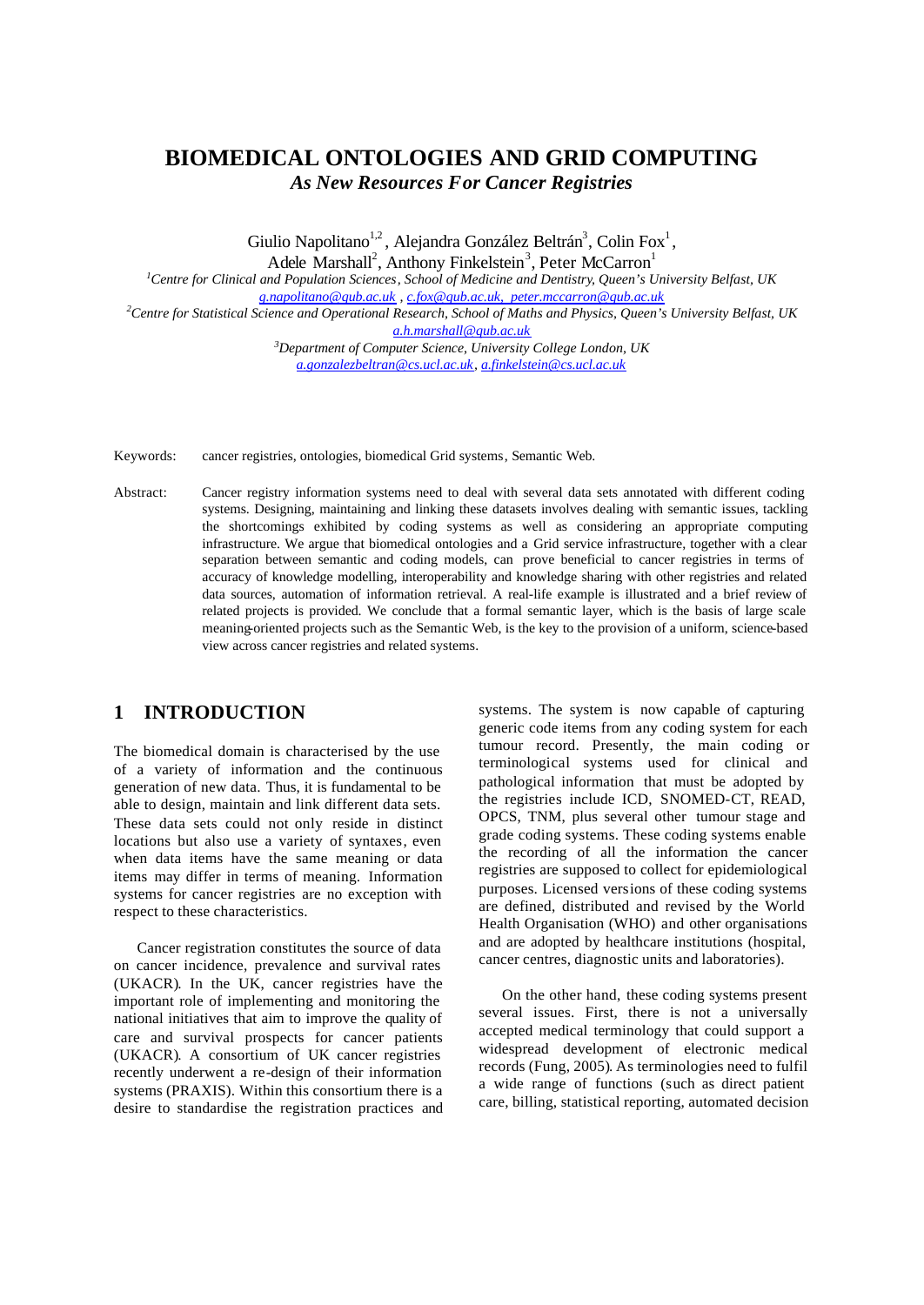support and clinical research), it is unlikely that a single terminology could ever be suitable for all the purposes (Fung, 2005). Moreover, given the basic requirements of capturing healthcare information electronically and enabling secondary uses of the data for different purposes, the mapping between standard terminologies is a necessity (Fung, 2005).

If we focus on the activity of cancer registration, additional issues related to coding systems also include:

- ß The meanings of codes and terms created for particular purposes (such as billing) may be unclear in other contexts (such as epidemiology) (Cimino, 1996).
- ß New versions of the systems are periodically released, and adopted at different times by different organisations. Cancer registries need to cope with these inconsistencies.
- ß Sometimes the new coding systems are not backward compatible (e.g. SNOMED 3 is not backward compatible with SNOMED2), for instance due to the reallocation of existing codes to different meanings (e.g. T57000 is *Stomach, NOS* in SNOMED3-T and *Gallbladder, NOS* in SNOMED2-T) or because new codes are created for new kinds of disease (such as MALT-Lymphoma, M-9699/3 in SNOMED3-M). Then, semantic mappings between coding systems are required (Fung, 2005).
- **Exercise** Linkage to repositories using different terminologies requires inter-terminology mappings, which is a complicated process not easily generalisable.

A related issue, regarding the information systems, is that validation and Quality Assurance (QA) rules are hard-coded in the cancer registry information systems. There is currently no facility to represent them in an abstract fashion and they even change between registries. In spite of this, it is noted that some efforts have been made in the UK to create a modular 'tumour matching box' to be used and possibly customised by individual registries using the new PRAXIS system.

For all the reasons stated above, this paper advocates building a semantic layer on top of all the cancer registries' subsystems requiring to use coding systems such as ICD9 and ICD10. This semantic layer combines Semantic Web and Grid computing

technologies. The rationale behind the proposed approach is explained in the next section. Section 3 introduces a motivating example, while Section 4 presents related work. We conclude with a discussion and a plan for future work.

## **2 APPROACH**

As the biomedical field is a knowledge-based discipline, Semantic Web technologies governing knowledge representation are suitable to tackle transparent search, request, manipulation, integration and delivery of information (Baker, 2007). The vision of data sharing in biomedical systems also requires common standards for data storage and novel frameworks for cross-referring terms and their biological contexts, expressed as controlled vocabularies or ontologies, between different types of data (Nature, 2004). In this context, an ontology is a formal specification of the shared conceptualisation for a domain of interest, which includes the definition of the types of objects occurring in the domain, their attributes and relations between them (Staab, 2004). Ontologies are defined by means of a logical formalism (Baader, 2004).

On the other hand, Grid computing refers to a distributed computing infrastructure supporting resource-sharing in wide-area networks for advanced science and engineering (Foster, 2004). Grid computing deals with system and syntactic heterogeneity, i.e. it tackles the coexistence of several hardware platforms and operating systems as well as different protocols and encodings. This infrastructure is suitable to support scientific practice in biology (Goble, 2001), characterised by distributed collaborations.

In this paper, we argue that combining a Grid service infrastructure with biomedical ontologies could prove beneficial to several aspects of cancer registries' activity. While Grid computing enables collaboration in a distributed and heterogeneous environment (in terms of software and hardware platforms, protocols, etc.), ontologies enable a common understanding of the domain knowledge by providing a formal specification of the conceptualisation shared by experts. The benefits that these technologies can provide to cancer registries are analysed in the following sections.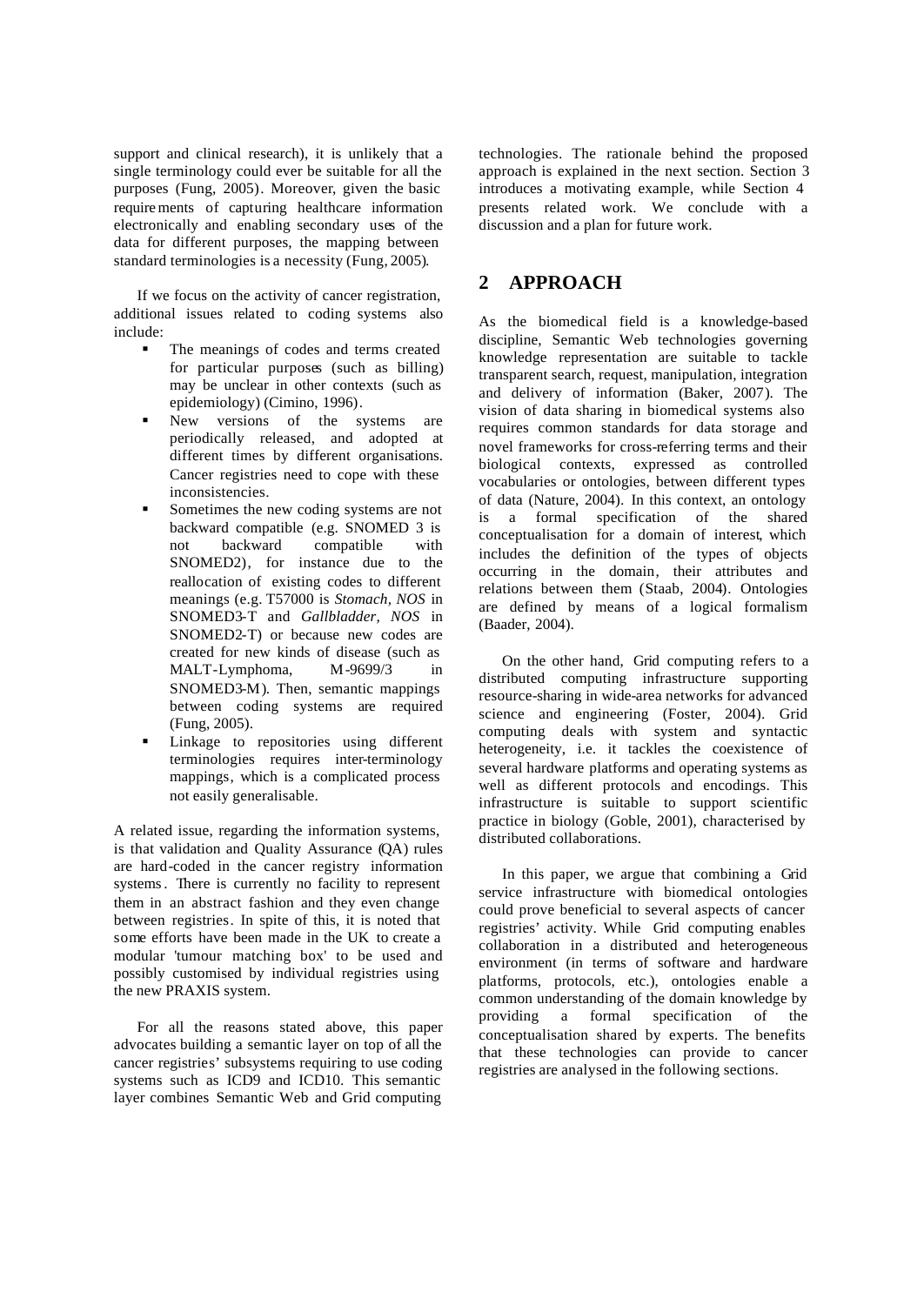The approach of building common specifications on the basis of a common semantic model is already strongly encouraged, and proved successful, by Semantic Web projects and Grid services and technologies, as presented in the related work section.

#### **2.1 Ontologies and Cancer Registration**

Rector et al. (Rector, 2006) analyse the relation between coding systems and ontologies and distinguish between 'information models' and 'meaning models', respectively. While 'information models' specify data structures for healthcare records and messages, 'meaning models' or 'ontologies' specify human conceptualisations of reality. Thus, 'information models' are metamodels of the 'meaning models' and are used to specify validity conditions for data structures used by coding systems. On the other hand, ontologies are used to test the accuracy of the representation of the world. Consequently, if we take 'disease' as an example, corresponding individuals in the two models represent individual illnesses (John's flu) and classes of illnesses (conditions). This decoupling makes it possible to reason separately about the two models, which are about separate realities. Beside the trivial observation that a code is not a condition or a patient, in practice coding systems and the models behind them are usually based on no or flawed meaning models.

In the context of cancer registries, we advocate to follow the same distinction between coding systems and ontologies to obtain the following benefits.

Firstly, the development of a specific ontology for the domain of cancer registration would be an *accurate* model, independent from information and coding models and their original intended purposes. It would also encourage the standardisation of operational processes.

Secondly, the ontology would subsume all the relevant notions *agreed upon* by data managers and medical experts, in the light of the current knowledge (concepts, relationships and restrictions).

Additionally, formal ontologies are specified in suitable logic languages (typically in Description Logic languages, which are a decidable fragment of first order classical logic), by means of specialised tools. This enables the use of automatic reasoners for

the computation of satisfiability of individual instantiations of the concepts. Thus, validation rules can be abstracted from the registry implementation, to facilitate sharing and maintenance and rules manipulation and updating would be accessible to domain experts not necessarily versed in ICT.

Finally, an ontology developed on solid theoretical principles, shared by the larger healthcare and research community, would bridge the gap between cancer registries and other repositories of relevant data, such as tissue banks, clinical administration systems, specialised registries for related morbidities and screening databases among the others, provided the ontology, the meaning model, is wide enough. This could be a longer term achievement, although newly conceived repositories, such as tissue and imaging banks, may be more up to date with Semantic Web technologies and ready to share a semantic model.

#### **2.2 Grid computing and Cancer Registration**

While an ontology can bridge the semantic gap between several resources, Grid computing enables collaboration and resource-sharing by providing a suitable middleware infrastructure. As regards cancer registries, implementing a sound strategy based on Grid services can facilitate data-sharing in the epidemiology domain as well as providing other potential advantages enumerated below.

Firstly, the integration with other cancer research resources, as those mentioned above, is possible. Current examples include projects like the cancer Text Information Extraction System (caTIES), whose ultimate goal is to integrate seamlessly heterogeneous resources that provide annotations for individual tissue samples. Cancer registries already contain several items of information manually extracted from clinical notes and reports, in the form of cancer registrations, which can complement other sources of clinical and pathological data for tissue banks.

Secondly, it is possible to provide services that can be used across cancer registries. For instance, the core of the caTIES system is an Information Extraction engine for pathology reports. Some of the authors are exploring the possibility of customising such a service for cancer registration purposes (Napolitano, 2008). Additionally, these services can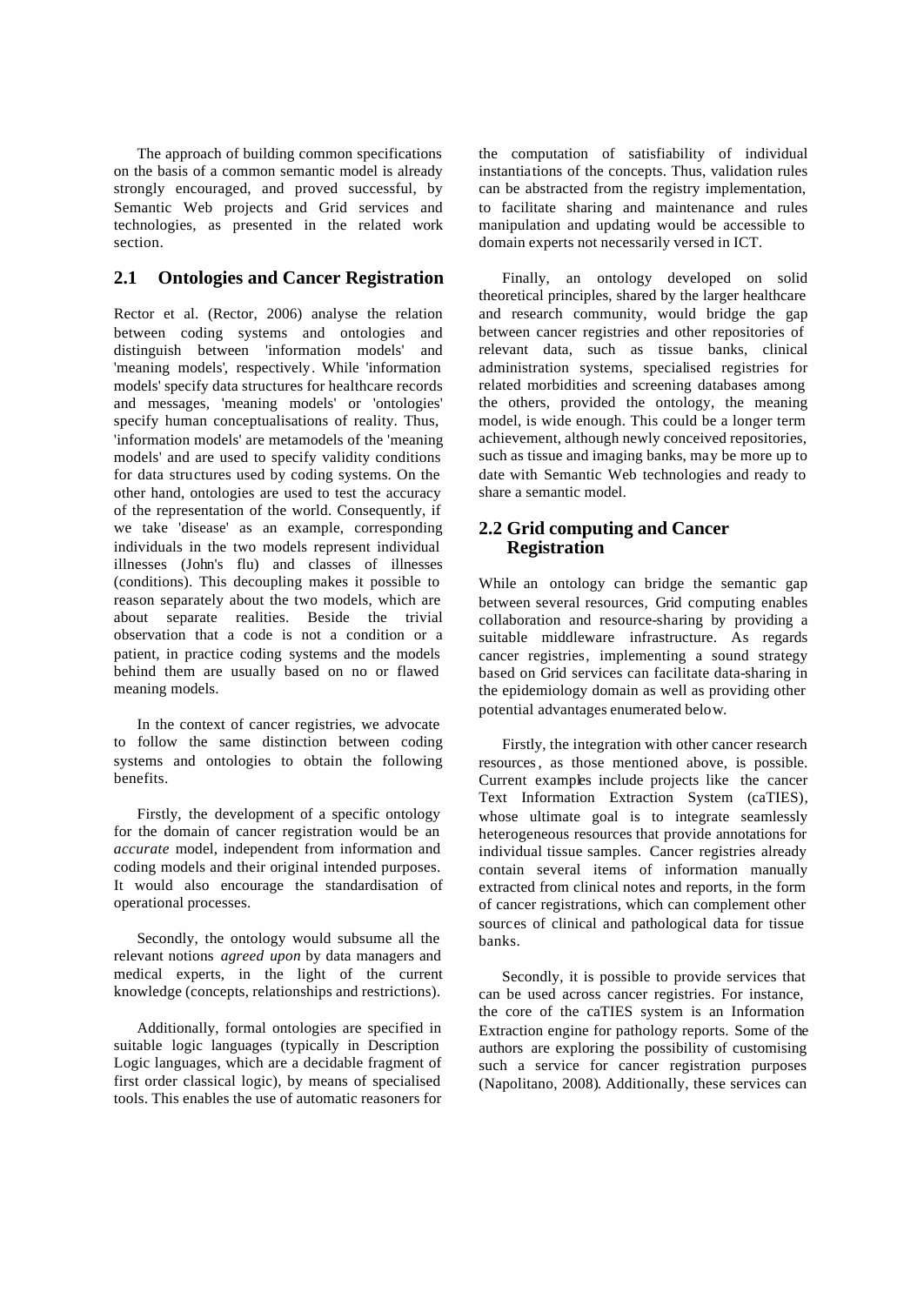be combined into workflows that can support the business logic.

Last but not least, the requirement to operate with Grid-compliant services will act as a stimulus to develop the desiderata list mentioned in the Approach section, in terms of accuracy and standardisation. In particular, agreed information and meaning models which can form a common platform for the definition of shared, principled cancer registration rules and mapping between coding systems.

### **3 MOTIVATING EXAMPLE**

This section illustrates how the information and meaning models (Rector, 2006) can be interfaced and how to exploit the expressivity of formal ontologies to automatically enrich the information recorded in a Cancer Registry.

An example of a coding system created with sound clinical motivations is provided by the TNM staging system (UICC). Smaller tumours, tumours confined to the primary site and not involving regional lymph nodes or distant organs, commonly indicate better prognosis for the patients. Based on this observation, a TNM stage provides a staging code as a combination of a T value (mainly based on the size of the tumour), an N value (based on the presence of metastasis in lymph nodes close to the tumour site) and an M value (based on the presence of distant metastasis: M0=no distant metastases, M1=distant metastases present, MX=information not available). Thus, is it possible to automatically infer a TNM staging code for a patient's disease, if this is not explicitly provided by the pathologist?

#### **3.1 Inferring a TNM staging code using an OWL ontology**

Let us focus on the M value of the TNM stage. It is assumed that the main Information System of a model Cancer Registry is equipped with a component projecting the incoming information onto a formal ontology. Also, it is assumed that some incoming records from a Patient Administration Systems and Tissue Pathology Reporting Systems cause the creation, in this additional knowledge base, of the individuals *john*, *john\_Cancer* and *john\_Metastasis* as instances of the classes *Person*, *Cancer* and *Metastasis* respectively, together with relevant relationships:

| john has_disease john_Cancer | (1) |
|------------------------------|-----|
| john Cancer has metastasis   |     |
| john Metastasis              | (2) |

Finally, assume that the ontology also contains the following axioms, embodying relevant knowledge of this domain (in Manchester OWL syntax (Horridge, 2006)):

| Patient $\equiv$ Person AND has disease                    |      |
|------------------------------------------------------------|------|
| <b>SOME</b> Disease                                        | (A1) |
| Cancer $\subseteq$ Disease                                 | (A2) |
| $M1$ Cancer = Cancer AND<br>has metastasis SOME Metastasis | (A3) |
| M1_Cancer $\subseteq$ has_TNM_M SOME M1                    | (A4) |

After classification by a reasoner, John is inferred to be a *Patient* with an instance of an *M1\_Cancer*. This information can be easily extracted from the semantic layer, by querying the inferred ontology, and then, transferred to the registry database.

The key advantage of this approach derives from the possibility to keep separate the semantic model, represented by the first two axioms (A1-A2), from the information model, represented by the last two axioms (A3-A4). These information model axioms provide the actual interface between the TNM staging system and the meaning model (A1-A2), which models the reality as described by scientists. These models may reside in two distinct ontologies, eventually combined as modules of the working system. One will be 'authoritative' from a scientific point of view, in the sense that the widest agreement will be sought around it by the domain experts. The other will be 'ephemeral', in the sense that it will be subject to constant and more frequent revision, in the light of the more dynamic (and more arbitrary) nature of the coding systems.

### **4 RELATED WORK**

This section presents related work using Grid and Semantic Web technologies in the context of biomedical systems. These systems follow a serviceoriented architecture and use semantic resources, such as controlled vocabularies or ontologies, to integrate heterogeneous and distributed data resources.

The cancer Biomedical Informatics Grid (caBIG™) (Fenstermacher, 2005) is a virtual informatics infrastructure building a federated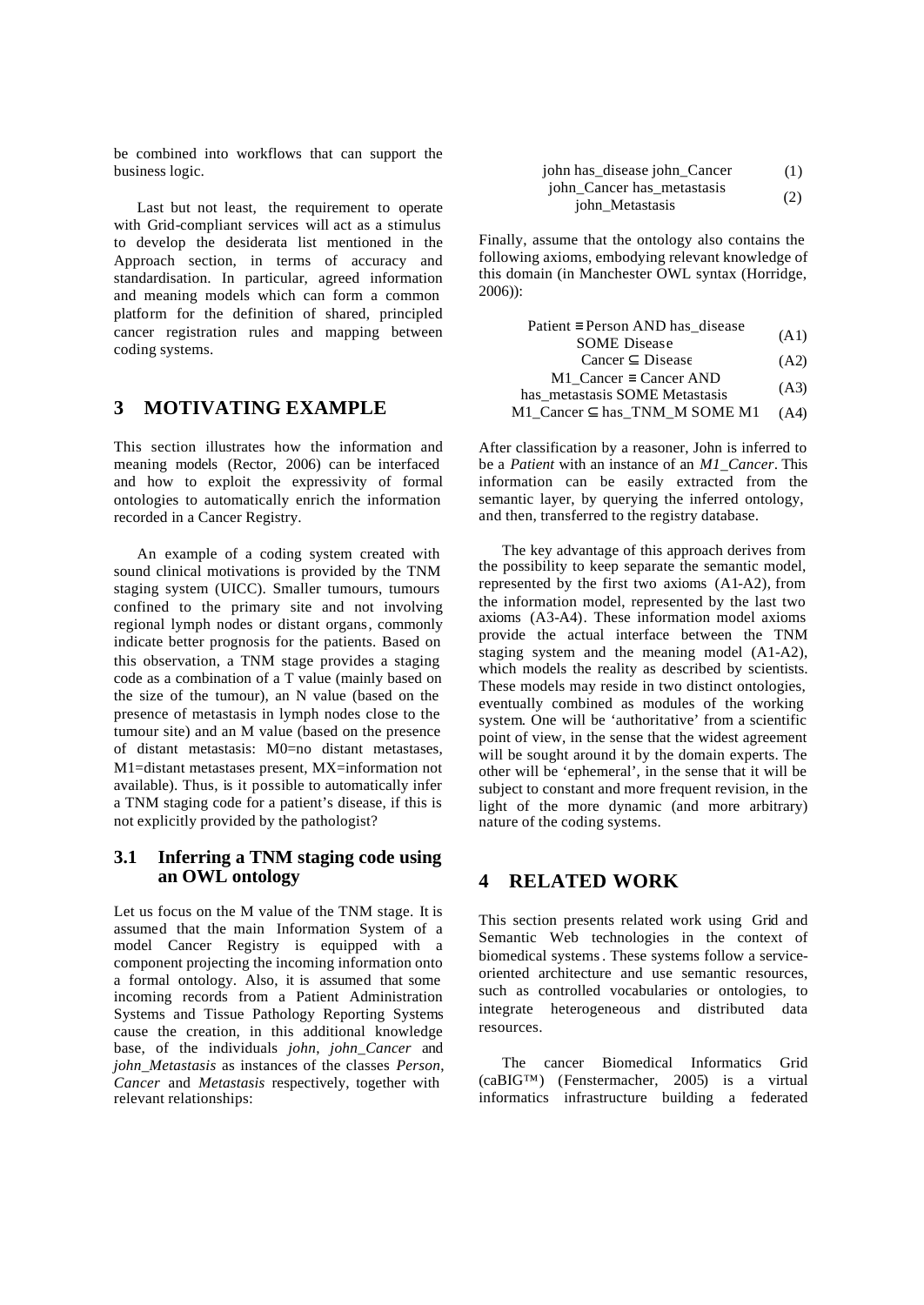environment to connect data, research tools, scientists and organisations in the cancer research community. It is an initiative of the National Cancer Institute in the United States. The underlying Grid middleware is called caGrid and it extends a basic Grid infrastructure by focusing on data modelling and semantics. caGrid adopts a model-driven architecture requiring that all the data types are formally described, curated and semantically harmonised. In the United Kingdom, the National Cancer Research Institute Informatics Initiative is developing the Oncology Information eXchange (ONIX), an informatics platform to facilitate access to and movement of data generated from cancer research. ONIX key requirement is to be interoperable with caBIG™. Within this project, some of the authors are working on the ONIX Semantic Federated Query Infrastructure (González Beltrán, 2008), which allows to perform queries over distributed resources in terms of concepts from the domain ontology. By following the approach presented in this paper, cancer registries could also exploit this additional functionality.

caBIG™ consists of several projects and software tools. In particular, one tool that is relevant for cancer registries is the cancer Information Extraction System (caTIES), which is designed to populate data structures with information extracted and coded from surgical pathology reports. It uses controlled terminologies and provides an interface for querying, browsing and acquiring annotated data. The main text process functionality is managed using GATE (Cunningham, 2002), which is a widely-used open-source natural language processing framework.

DartGrid (Chen, 2006a -b-c) is a project that started in 2002 for the Traditional Chinese Medicine (TCM) community, aiming at integrating heterogeneous and distributed legacy relational databases. DartGrid builds an RDF-view of the relational databases, even considering incomplete information, and supports RDF queries over these views.

The project Advancing Clin ical-Genomic Clinical Trials (ACGT) (Tsiknakis, 2006) also aims at building a biomedical Grid for data resources in Europe. ACGT supports data integration based on ontological representation of clinical and genomic/proteomic data taking into account standard clinical genomic ontologies and metadata.

The use of OWL-DL reasoners for tumour grading has already been investigated in (Dameron, 2006). In particular, some limitations of the OWL language (modelling negative restrictions and continuous numeric ranges among the others) are discussed.

(Puleston, 2008) focuses on the balance of distributing the representation of biomedical knowledge and rules between a declarative (ontological) model and a programmatical (software) model. They conclude that different models are appropriate to different tasks and actors in the development of systems and applications in the Health Care realm. This additional distinction is also crucial and we believe it should be considered carefully when implementing meaning and information models in a production Information System.

## **5 DISCUSSION AND FUTURE WORK**

Cancer registry information systems need to deal with a variety of data annotated with several different coding systems. The development of a unique coding system is an elusive goal, as it is unlikely that a single terminology could consider the great range of functions needed. Thus, in the scenario of many co-existing coding systems, issues such as interpreting the ambiguous terms from distinct coding systems, coping with different versions of the terminologies and providing mappings between codes must be considered.

In this paper, we have argued that the most efficient solution to this problem for cancer registries is to combine two cutting-edge technologies such as Semantic Web and Grid computing. Thus, we propose to build a semantic layer on top of cancer registries sub-systems using a myriad of coding systems to annotate data. This semantic layer includes a domain ontology providing a uniform view across sub-systems and it is in charge of providing mappings to the used terminology systems.

We have shown that the additional benefits of using a logic-based representation of information for cancer patients can be exploited to automate coding procedures. This automation is based on the interaction between the scientific knowledge, embedded in the semantic layer, and the coding